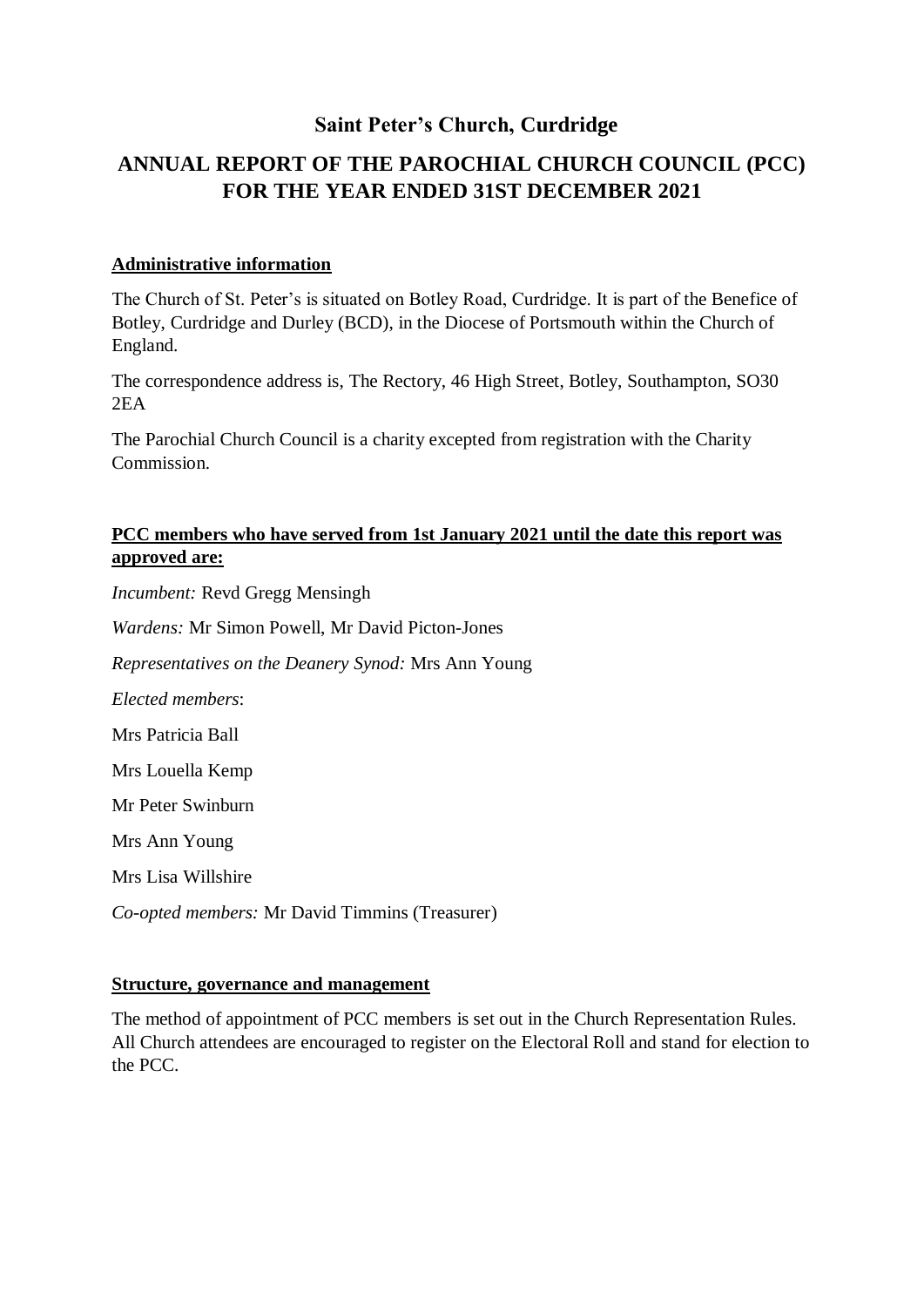#### **Objectives and Activities**

St. Peter's PCC has the responsibility of co-operating with the incumbent, in promoting in the ecclesiastical parish the whole mission of the Church, pastoral, evangelical, social and ecumenical. It also has maintenance responsibilities for the Church of St. Peter and the site, Church Lane, Curdridge.

## **Church attendance**

Since St Peter's reopened on 25/10/2020 attendance has been good. Certainly with the reassurance of the jabs, the numbers have steadied at 20 on average for a Sunday service. We have tragically lost some of our most devoted church family over the lockdown period. Some others, understandably, are still delaying their return although they are absolutely still in hearts and minds. I look forward to giving them the warmest welcome when they feel it is the right time for them to return.

We have had 4 weddings and 3 baptisms, 2 funerals and 1 internment of ashes. Remembrance Sunday was well attended with 88 adults and 62 children. It was wonderful to see our uniformed organisations back. Our Christmas services were not as well attended as in previous years with 41 adults and 7 children. The Crib Service brought 30 adults and 14 children through our doors and Christmas day was 27 adults with 2 children.

*Simon Powell*

## **Restricted Church Opening during 2021**

The rules governing church operation during the Covid pandemic were difficult for us and all the churches in BCD. Weekly advice from the Portsmouth Diocese was always useful but in the end we had to make decisions based around our own circumstances. Regular meetings of the BCD wardens with Gregg helped us talk through the issues. Those meetings were often on Zoom.

The medical messages weighed heavily on us because the age demographic of our congregation placed us firmly in the "vulnerable" category. This position was acknowledged by the congregation and accepted despite their keenness to return to services as soon as possible.

In the light of this situation the wardens made arrangements to keep the churches available for private prayer and meditation while ensuring all the national guidelines were maintained. As we were used to having a Thursday morning service, we decided that we should open St. Peter's for two hours on Thursday mornings and balance that with a similar period on Tuesday afternoon.

We developed rules for accommodating visitors and signage to keep proper space between people. We also provided hand sanitizer and masks although very quickly people were using their own equipment. A one way system for entering and exiting the church further demonstrated our determination to keep visitors as safe as possible.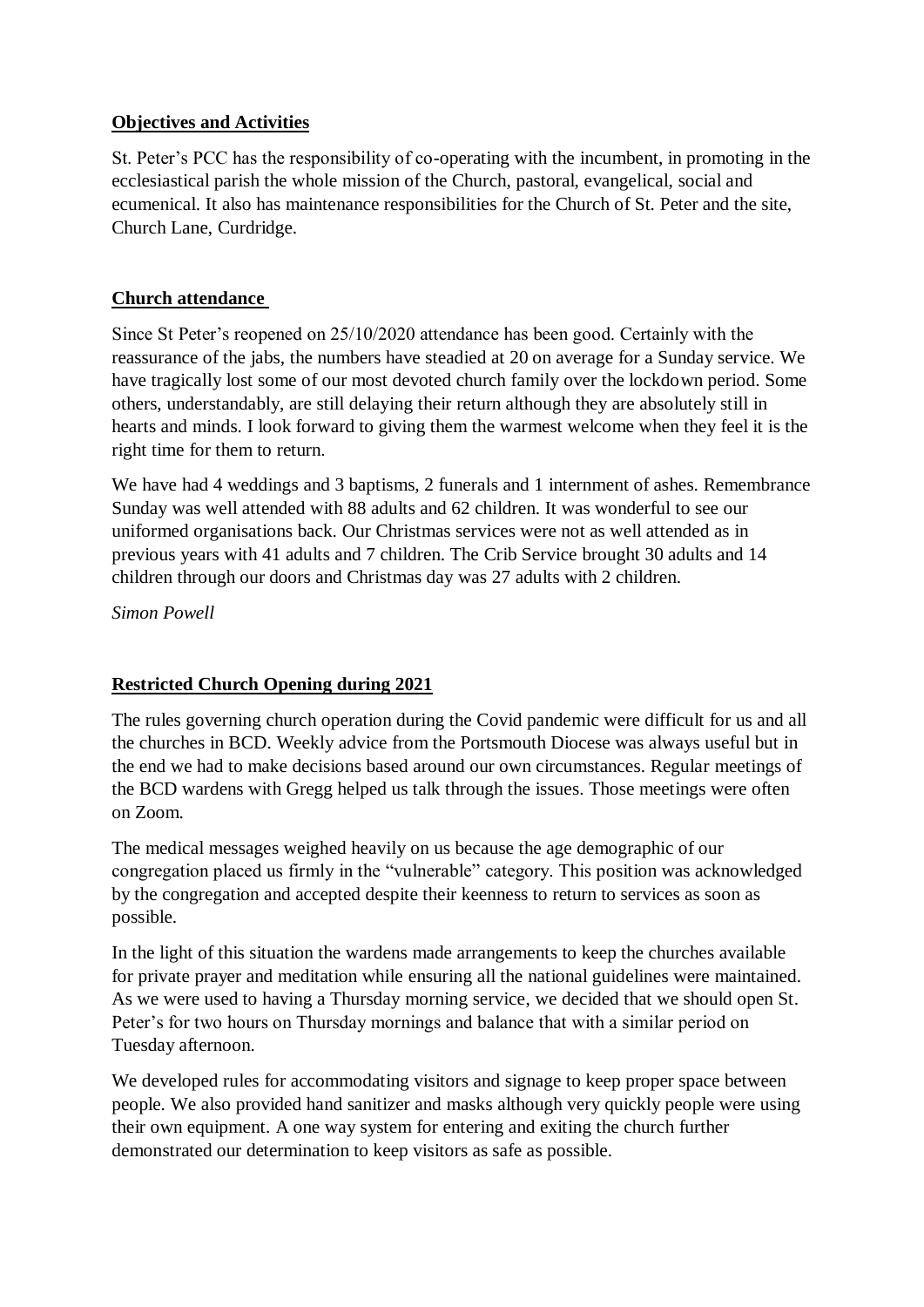This was helped by a rota of volunteers who waited to welcome, advise and guide visitors on those days. Signs were placed outside the church to encourage visitors. We kept Track and Trace registers.

While there were not large numbers visiting we were comparable with Botley and Durley in this enterprise. These arrangements were always going to be difficult. An important feature for the PCC was that we kept the church open to some degree during a national, indeed global, emergency.

*David Picton-Jones*

## **Warden meetings and the PCC**

The wardens continued to meet with Gregg throughout lockdown via zoom and in person after morning prayer on Mondays in Botley.

Likewise the PCC met throughout lockdown and since September back in the church. The main topic being the increasingly urgent repairs to the roof. The unwavering dedication of the PCC over these unprecedented times has been an inspiration and they deserve a heartfelt thank you.

*Simon Powell*

## **Online Zoom Services**

During the pandemic and lockdown, we all had to forego many of our pleasures. No longer could we call into neighbours for chat, browse the shops, or go out for a meal or coffee with family and friends, and of course we couldn't attend our usual Sunday service. It was wonderful then that those very clever people introduced us to service via Zoom. I was not too sure whether I would be able to cope with the technology, but I could and I did!

The service was conducted by Gregg, Richard or Janet, who took turns to lead the service and deliver a sermon each week. The lesson, Gospel and prayers came from the laity and it was lovely to see so many different faces each week. I think the services averaged 50-55 each week, from all three parishes. Beautiful icons were produced for us to view and a hymn ended the service. I found myself singing along with the choirs…..hope others did too!

No-one wants to return to Zoom services regularly, but for those who are still a little anxious about returning to church, give the once monthly Zoom a try. I don't think you will regret it!

*Ann Young*

#### **Curdridge Parish Magazine**

Rory and I have been delivering the Curdridge Parish Magazine to houses in The Triangle as well as houses in Chapel Lane for the past three years. We now have 32 houses that we deliver to in 2022.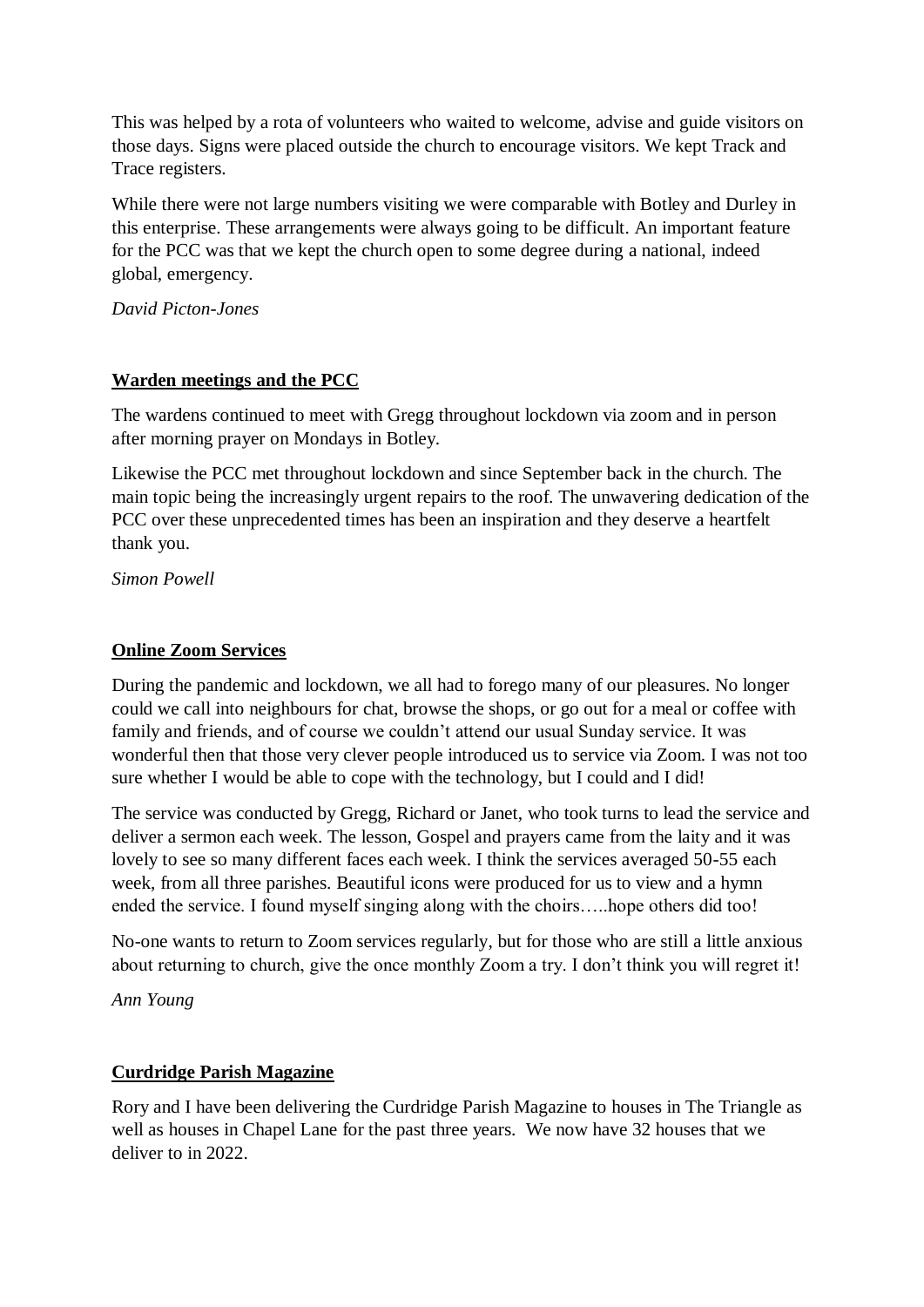We are both enjoying this, as we get to meet people we have never met, even though they live very close to us. They also get to meet us! In fact, in January this year, we met a family that had moved into Chapel Lane about 6 months ago who were very pleased to have the magazine and said that they were glad to speak to someone who lived nearby. So here, we felt we had been neighbourly and also added another person to our list.

All the people who we have talked to are enjoying the magazine and feel it has recently become much better. Some commented on the colourful cover page! Some have asked if any news from Curdridge Primary School is going to be added. We have also mentioned that if they wanted to put something they think which is of interest in the magazine, they should do this.

We are hoping that in 2023 we should add to our list another two houses that are now being built.

*Lula Kemp*

## **Electoral Roll**

At the end of February 2022 there are 48 people on the electoral roll, 3 people have been added and 1 person has died. 31 people live within the parish and 17 people live outside the parish.

*Dorothy Bellchambers*

## **Church cleaning**

During lockdown the St. Peter's Church cleaning rota was put on hold and we hope to start a new cleaning regime next year. Currently the cleaning is done on an ad hoc basis and those using the church clean up after themselves to keep the church tidy each week.

Next year, it has been arranged that a cleaner will come fortnightly to clean the toilets and kitchen and to vacuum and dust. We are also in the process of organising a deep clean of the toilets and kitchen for this year.

*Trisha Ball*

## **Flower Guild**

Currently the church flowers are done weekly, and also for special occasions such as weddings and baptisms. The Flower Guild has 6 members, increasing to 7 next year as we will have a new joiner. Most flowers have been donated throughout the year and we are hoping to put a write up in the parish magazine soon to encourage new people to donate flowers regularly.

*Trisha Ball*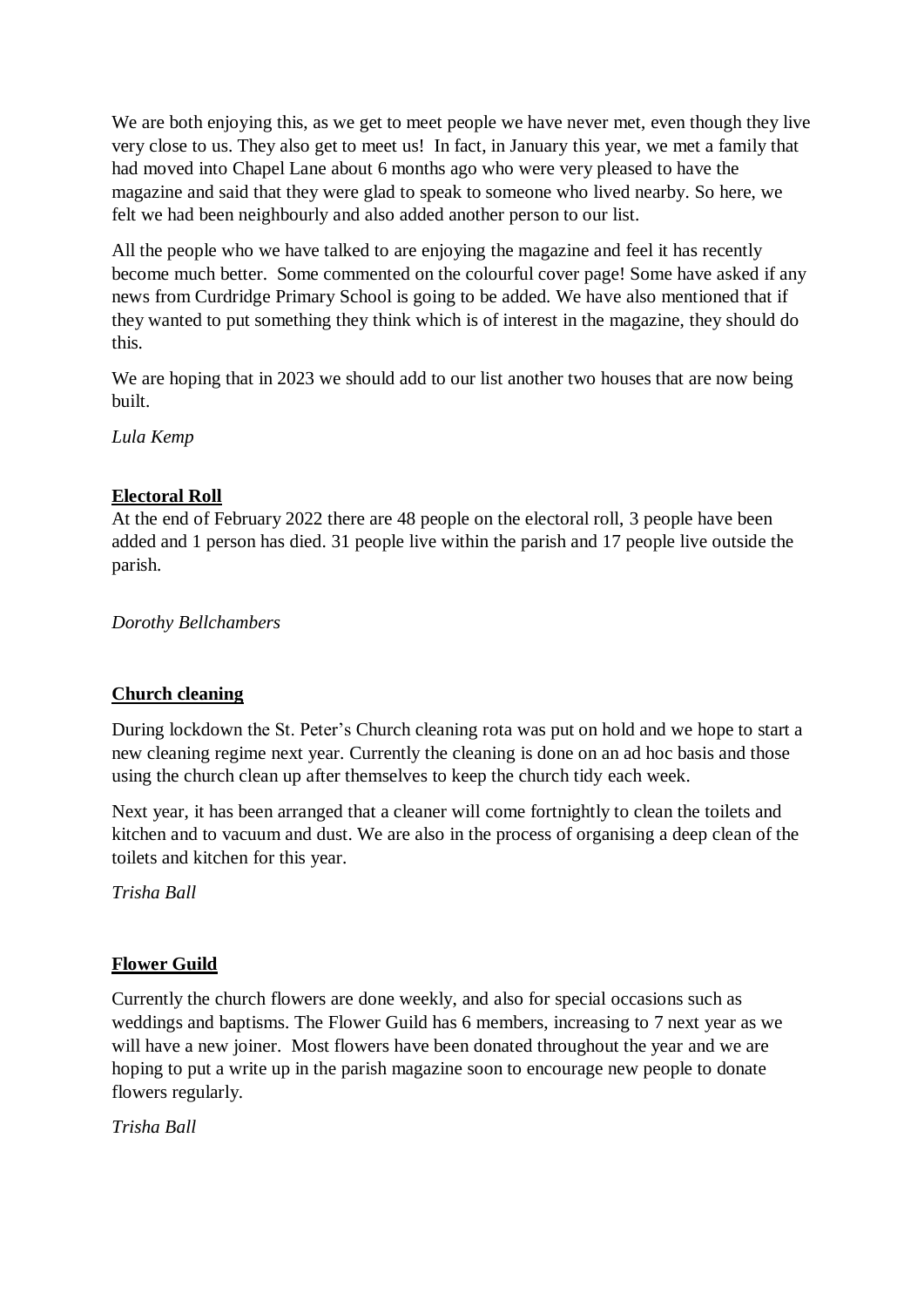## **AutumnFest**

Raising an impressive £12,324 for St Peter's Church Roof, the Curdridge AutumnFest held in October was a big success. After months of preparation, the church bells rung and villagers (and most of Hedge End & Botley) made their way down to a hidden field in Curdridge to enjoy live music, locally sourced food, a craft fair and children's activities. Totally funded by local generous sponsorship (including Clarke Mews and Rathbones Investment), the event was kicked off by the Swanmore Samba Band, and the crowds then gathered throughout the afternoon until we had sold everything - shifting 1000 burgers and sausages in just a few hours.

The October sun shined all day, making it impossible not to enjoy the Gin Tent and great food, which was kindly provided by the team from The Cricketers Pub, Curdridge. Local Rhythm and Blues Band Chicago 9 and the Bundell Brothers helped to entertain the crowds throughout the afternoon, creating a brilliant atmosphere throughout the day. The pumpkin photo stand was popular, with families posing for photos against the atmospheric backdrop. A big thank you to all who volunteered and worked hard throughout the day and in the run up to the event!

*Miles Willshire*

## **Annual Bonfire**

The annual church bonfire took place on Friday 5th November. The turnout was excellent with many villagers and those from surrounding areas and a large number of the local beaver group. We had a BBQ serving hot dogs and burgers and a bar offering homemade mulled wine and soft drinks. The evening was rounded off by some fantastic fireworks gifted by a couple of local generous sources. All in all a very successful source of community outreach.

#### *Rachel Swinburn*

#### **Christmas services / carols**

With Covid-19 unfortunately still very much part of day to day life; Curdridge Primary School took the decision to host its carol concert outside in the churchyard, rather than in the church itself. It was thoroughly enjoyed by all who attended and provided another opportunity for the school and church to work together.

In early December we enjoyed a wonderful evening of carols at the Cricketers Inn. Around 15 singers and a piano player assembled by the roaring fire and enjoyed complimentary mulled wine and mince pies whilst singing carols of choice. The diners in the pub enjoyed choosing the next carol and even joined in with a few!

It was lovely to be back in St Peter's for the carol service. The church was beautifully lit by the many candles in the windows as well as the ones given to each member of the congregation. The readings were undertaken by many local figures, Headteacher of the school, councillors, landlord of the pub, villagers. It was a wonderful evening that brought all aspects of village life closer together.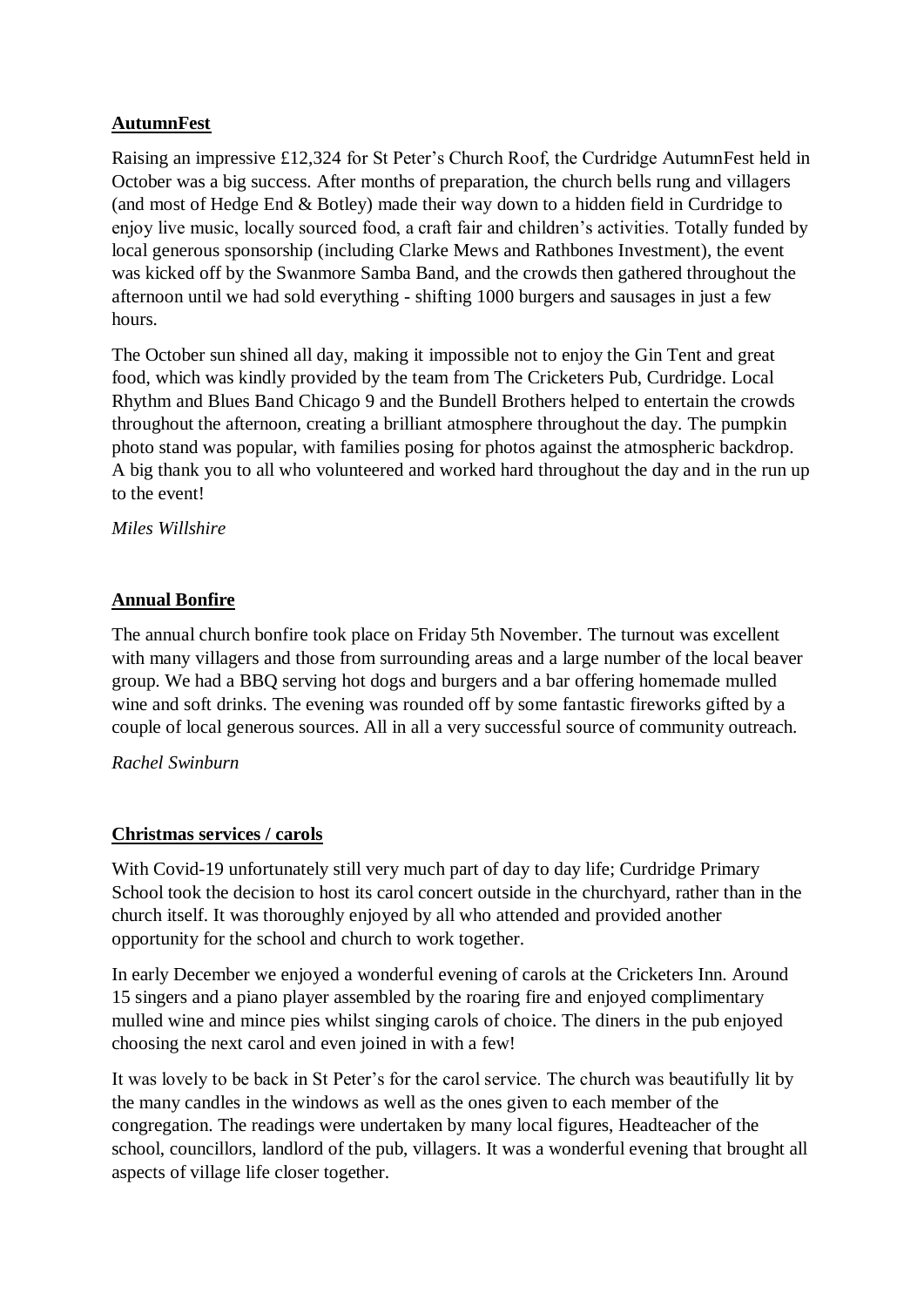The Crib service was well attended by families, both known to the church community and others who ventured in for the first time. It was a truly wonderful way to start the festivities. The Christmas Day service was also well supported and we were all glad to be able to take away a slice of the parish Christmas cake to enjoy at home.

All these events have helped to nurture relationships with our local community, showing that the church is open and welcoming to all. We hope these relationships will continue to flourish in the new year.

*Rachel Swinburn*

## **Curdridge Bell Ringers**

Ringing at Curdridge has been gradually getting back to something like normal over the past year, with practice night, Sunday service and wedding ringing restarting, generally while wearing masks if people feel more comfortable like that. We also rang for the Curdridge AutumnFest in October. We have had up to eight bells ringing for practice nights, helped by regular visitors from Netley Abbey and Soberton, and have helped Netley in our turn by ringing there on the first Sunday of the month when Curdridge services are on Zoom. We have also attended various Portsmouth District ringing events, including an interesting experience on the very loud three bells at St Mary's church in Portchester Castle. One of the ropes has been repaired by replacing the bottom end, and another rope is currently away for similar work.

Unfortunately one of our ringers, Peter Cripps, was recently diagnosed with cancer but we were glad to hear that he has had a successful operation and the doctors are optimistic about his recovery. He will, however, be unable to ring for a while yet. As always, more recruits to ringing would be most welcome.

*Robin Milford, Tower Captain*

#### **BCD Communications and Marketing (C&M) Team**

This is a BCD team set up in 2017.

To improve communication with and between our three congregations and our three villages and to plan and create accurate and informative/explanatory publicity for special services and events across our three churches (parish Christmas cards, fliers, leaflets etc). We meet monthly on the third Thursday, usually at Lynn's home in Botley, except in August and December.

Current members:

Durley: Gill Mulley

Curdridge: Miles and Lisa Wilshire

Botley: Lynn Gosden (Chairman), Rob Hall, Elspeth Lamb.

Ministry Team: Janet Clarke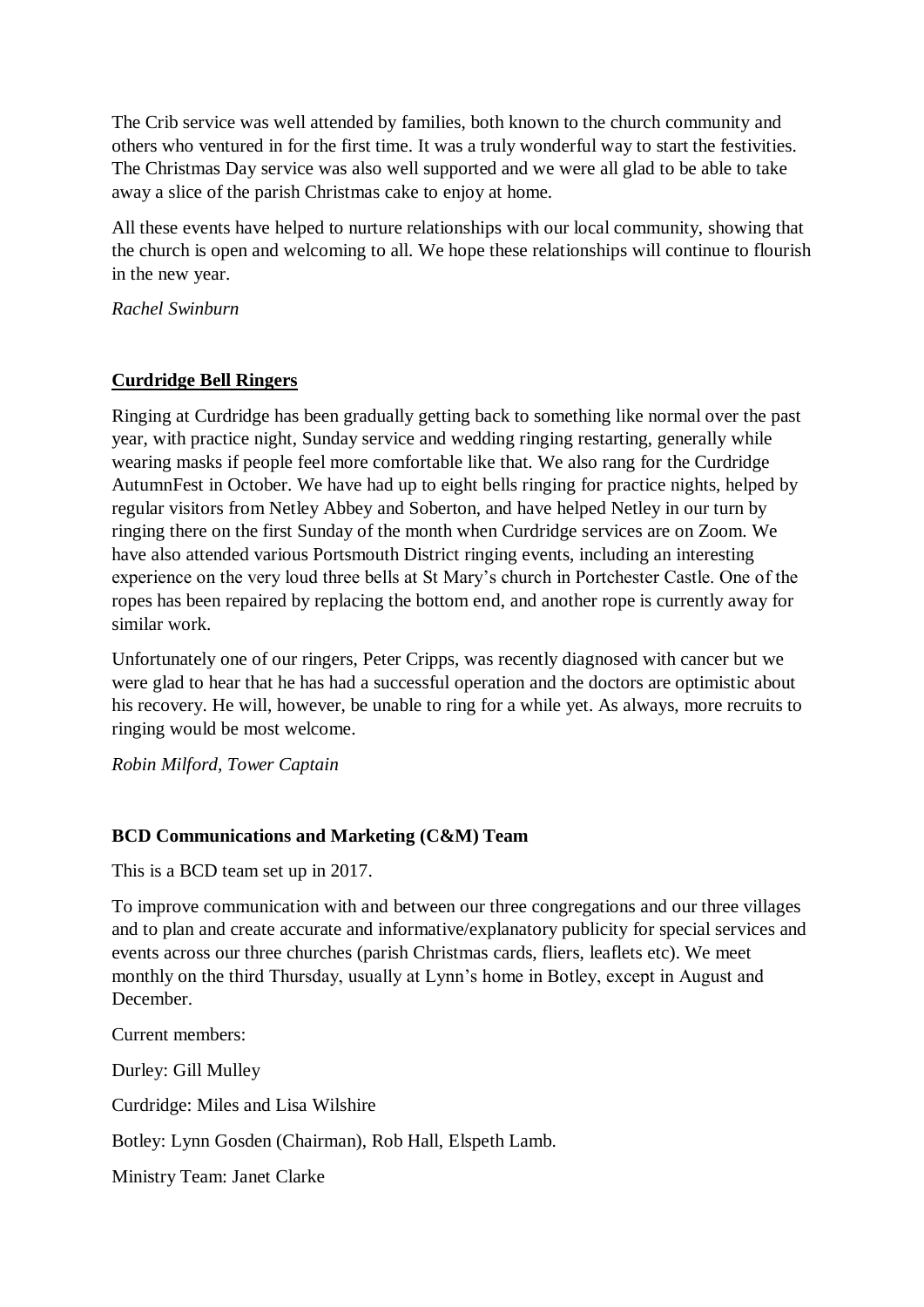Rob Hall stood down at the February meeting. We are very grateful for his contributions over the past years, bringing his professional expertise in Communication and Marketing to our discussions.

Achievements 2021-22:

This has been an exciting year for the C&M team.

We were pleased to welcome Janet Clarke as a member to represent the Ministry Team.

We began meeting again in May 2021 and immediately got to work discussing what could be learned from the very successful Zoom services held from March 2020. We had no doubt that communication between our 3 congregations had improved greatly through this experience.

We watched an excellent C of E webinar about On-Line services and what we could learn from these. At our June meeting we discussed this in depth with Gregg in attendance and had a very fruitful brainstorming session.

We also had discussions with Justine Greenfield, who managed our on-line presence and data, about ways in which we should be communicating with our wider village audience and what our Digital Strategy should be across BCD.

This led to some useful Zoom meetings with Justine, Gregg, the Wardens, and the C&M team, looking more critically at our website, Facebook page and (newly set-up) Instagram account. A BCD logo was chosen by this group from several designs and can now be seen on all BCD marketing material.

The C&M team is now responsible for all our BCD presence on-line. Justine wished to stand down from her position managing our data but is currently building a new BCD website. We are grateful to Elspeth Lamb who has taken on the onerous task of managing this for us. We have had detailed discussions about the content of our new website and look forward to it being on-line soon.

The C&M team now produces an accurate monthly list of all services, both those on site and on-line, to be held across the three villages. This is published in the weekly newssheet and the magazines.

The C&M team is now also responsible for publicity across BCD and groups are asked to email their needs; posters, Facebook posts, magazine publicity etc to the Team so that publicity can be generated and returned to you for approval. We are again indebted to Elspeth for creating this material and posting it on social media. It is planned that other members of the Team will, in future, be assisting Elspeth with this.

We are currently discussing ways in which more material can be shared between our village magazines, having decided against a proposal to create one magazine across BCD with some village-specific pages but a core of shared material.

We produced our traditional Christmas card for each village in December, with the winning nativity picture in each school's competition on the front cover.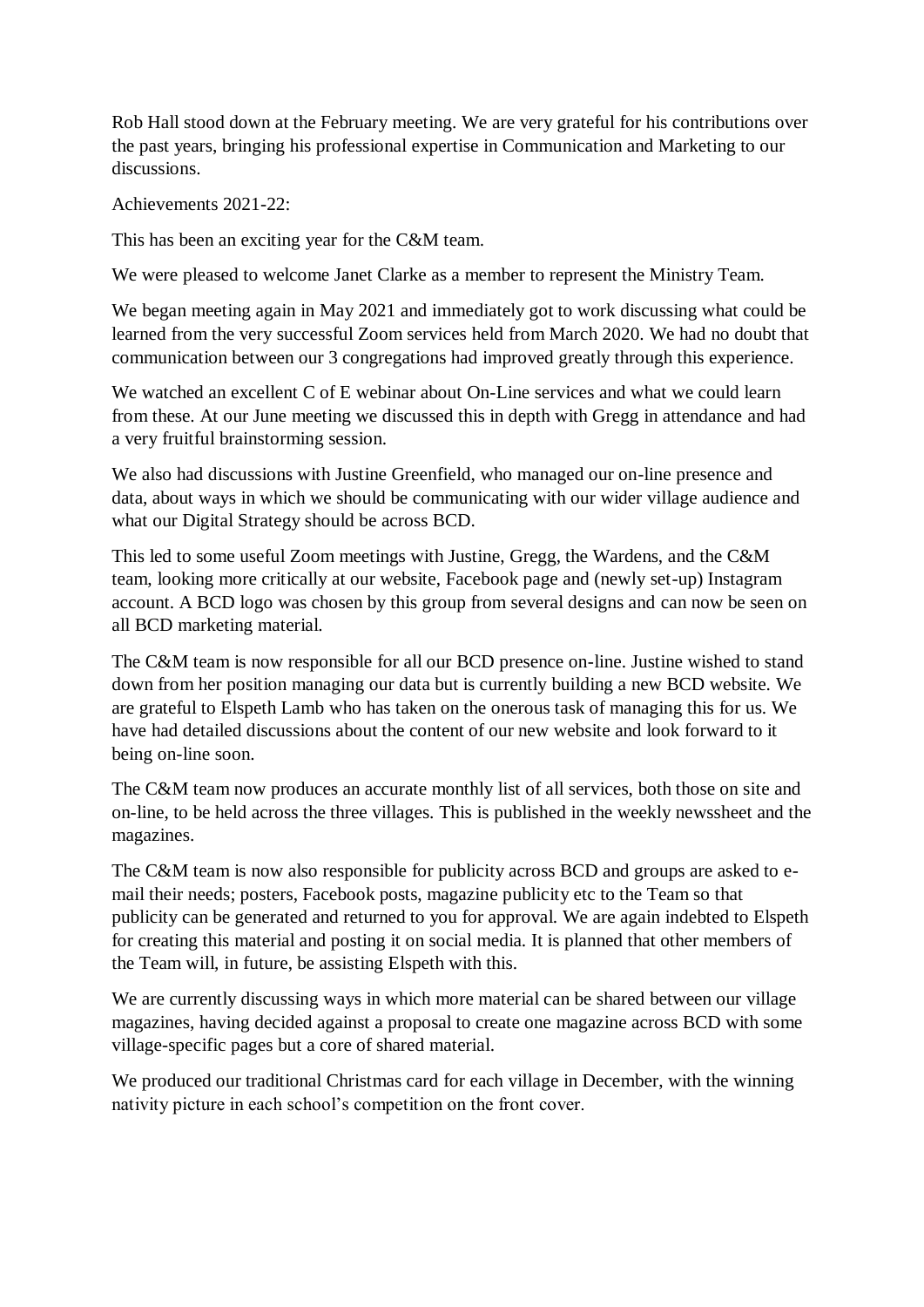Challenges for 2022/3:

To continue to focus on ways to enhance our village magazines with greater use of shared material stored on-line.

To continue to develop ways in which our BCD website can be used, alongside the C of E site "A Church Near You", to reach out to those who may be on the fringes of church life in our area and to encourage them to engage with some of the activities we have to offer, even if they do not wish to attend services.

With this in mind, we plan to develop a new sletter, regular but not necessarily frequent, accessible via our website, for those who wish to know more about us in BCD but do not want the detail and regularity of our weekly newsletter.

To support our Clergy team and our congregations, as we look to reach out to our wider villages and to seek ways in which the churches can enhance village life.

*Lynn Gosden*

## **BCD Home Group**

We are currently 8 in number and meet roughly fortnightly in the home of a member in Botley. We are a self-help group with a shared desire to know our Bible better and to discuss ways in which its teaching can be applied to our lives here in BCD.

We use a study guide, collectively choosing a new topic as we finish each one. We also find a Study Bible useful, plus any books we might come across in our personal reading.

Achievements 2021/22:

We are pleased to say that we managed to keep going in 2021 with our Zoom meetings, thanks to Elizabeth's expertise. It was frustrating to have so little time to discuss our study, but we persevered with "Philippians, Shining with Joy" during the summer months but took a break in August.

We finally regained some normality in the Autumn when we were able to begin meeting in person again and welcome back our last two members. It was a real pleasure to be able to chat and discuss over a cup of tea!

Having decided collectively to go back to the Old Testament for a change, we embarked on a new study of some of the Psalms; "Soul Songs. Exploring love, guilt, fear and temptation from the Psalms."

This proved quite challenging at first, but recent studies have proved to be insightful and very rewarding, particularly the study of Psalm 23, "A song for dark days" which took us also to verses in Exodus, Corinthians, Ezekiel, John and Romans. It was quite a journey and one we all very much enjoyed.

Objectives and Challenges for 2022/3:

Once again, we would love to welcome more members, especially anyone from Curdridge, to make us truly BCD!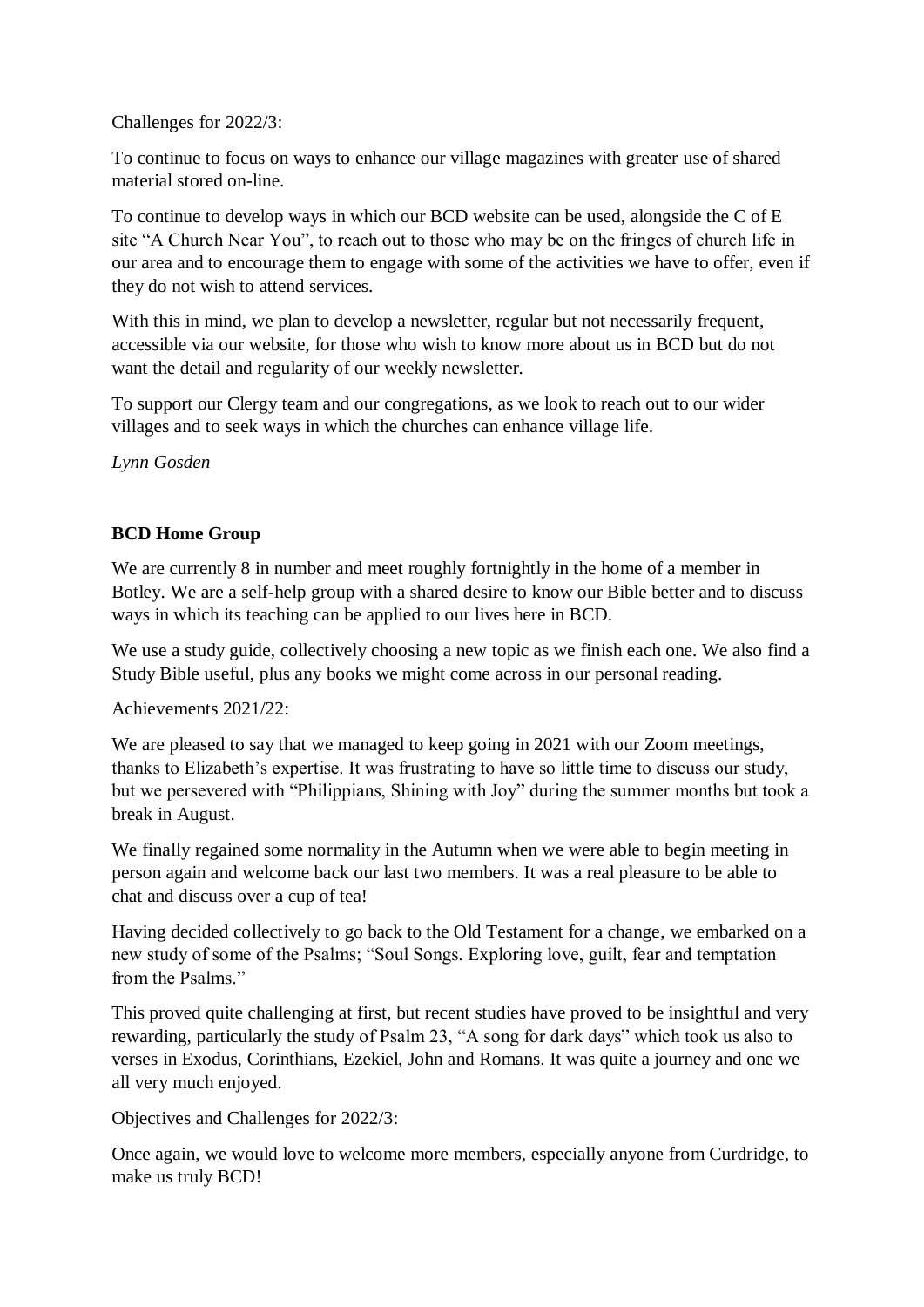We should like to make ourselves more widely known as a small but welcoming group, determined to know our Bible better, learn from each other and enjoy some lively discussion.

We encourage others to set up similar groups to encourage fellowship, friendship and most of all, a shared desire to learn more. Once again, to make sure we put into practice some of what we discuss in the group.

*Lynn Gosden*

#### **Deanery Synod**

There has been some important work undertaken at Deanery Synod during 2021. There has been consultations on proposals to reconfigure the organisation. This has been a complicated and tricky subject. The exercise seemed to be trying to balance reduced resources of people and finance with a reshaped Deanery designed to address better the challenges of serving the current system. BCD, being a plurality, seemed fairly well set up to be able to migrate to any new such arrangement. However these suggestions seem to have lapsed and the whole consultation has been shelved possibly until our new Bishop Jonathan takes his place later in 2022.

*David Picton-Jones*

#### **Safeguarding**

Currently we do not have a designated safeguarding person for St. Peter's. This probably puts us in breach of our rules of governance. Therefore we need to ask for somebody to volunteer to take on this vital role.

In the meantime David P-J has been taking a note of developments by watching the information exchanges from the Diocese. No action has been necessary but ongoing monitoring of training for all those who have contact with vulnerable and indeed all people is necessary if we are to properly fulfil our responsibilities.

*David Picton-Jones*

#### **Health and Safety**

At the time of writing all H and S matters have been attended to. There have been regular monitoring of the building and grounds. We are confident the potential hazards have been identified and, where necessary and possible, remedial action has taken place. For example, the heating in the church is important Health and Safety feature for our congregation. The boiler has been serviced and the oil tank has been topped up. When we used candles during the Christmastide we kept buckets of water with tea towels in them for emergencies. They were needed on one occasion when the Pascal Candle display became alight. It was doused using an adjacent bucket of water and towel.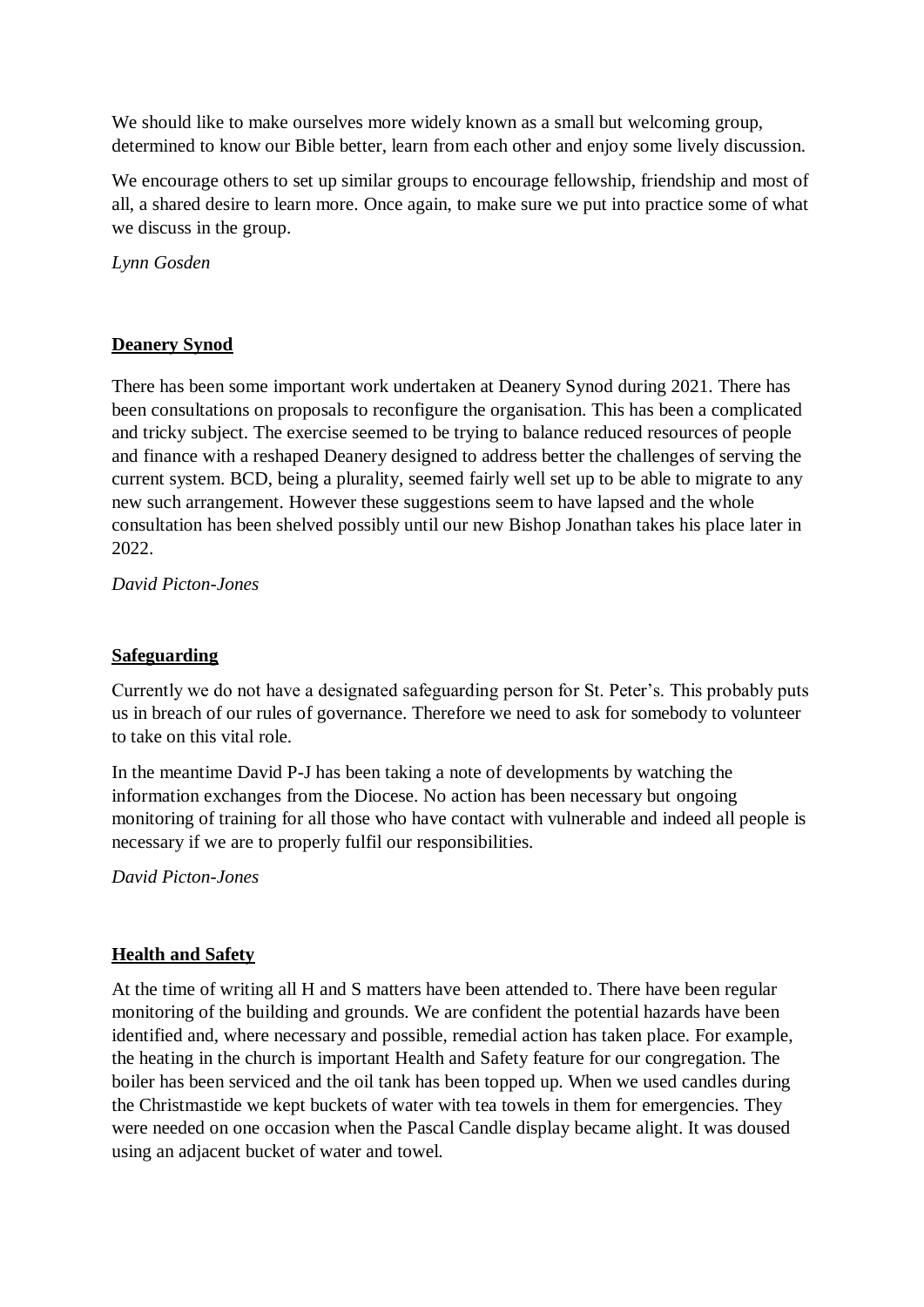Cleaning the church is an important H and S matter and has been very relevant during the pandemic. We've tried to keep the church clean (see separate report) while insisting on following not just the national rules but also the best guidance by continuous monitoring and consulting local experts especially medically qualified people.

*David Picton-Jones*

#### **Building and Grounds**

The general condition of the building and grounds is satisfactory. However there are important exceptions to this judgement. The part of the roof adjacent to the vestry where there is a valley needs urgent and costly repair. This has been outstanding for some time. The village will be aware of the success in fund raising for this in 2021.

Inside the church the reredos alabaster screen has moved slightly over some years and, while it is not judged dangerous, remedial work must be undertaken.

At the end of 2021 the boiler system was serviced and, while it will never be adequate to heat the church in the coldest times, it is operating satisfactorily.

The grounds and graveyard have received some growing attention by both volunteers and a commercial company. The project to "green" the area has begun and there are some exciting small scale plots. We need to build on these developments especially the way the area can be made attractive to families and young people for recreation and meditation.

Other work which has been identified includes the replacement of the fence around the oil tank and the repair of the gate at the end of the upper pathway.

The good news is that among all these challenges at the end of the year PCC began discussions about lighting the church exterior to signal our purpose in becoming a larger beacon to the village and the community.

*David Picton-Jones*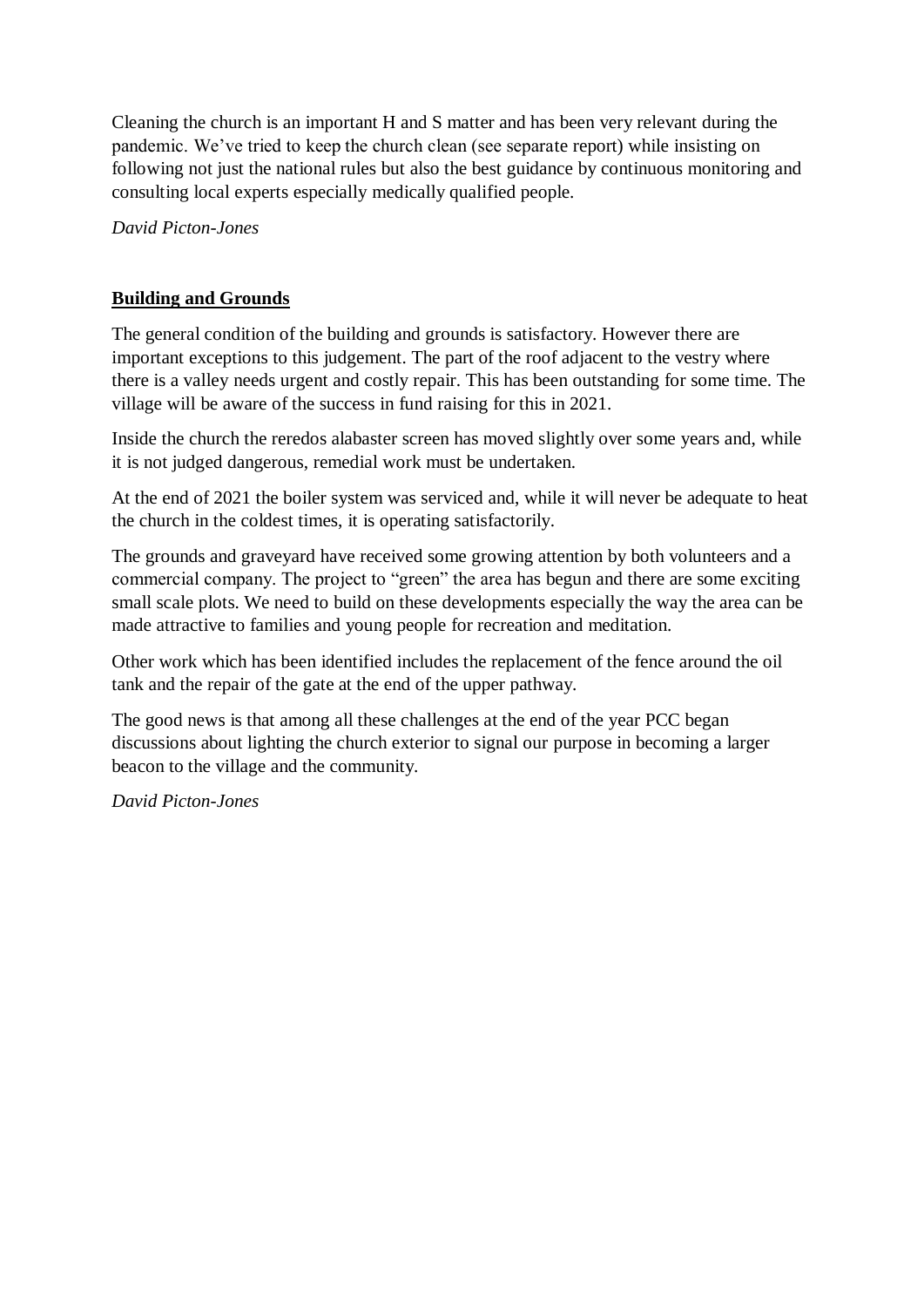# **Financial Review of the Year Ended 31 December 2021**

#### **Introduction**

The Covid-19 virus caused some restrictions to church activities during the year and, to an even greater extent, from March onwards in 2020. Government directives and guidelines resulted in the suspension, or some limitation, of church services including weddings, baptisms and funerals. Normal fundraising activities were also not possible in many respects. In response to this threat to cash generation, church running costs were kept to the minimum possible. No discretionary spend was undertaken including for any mission/evangelical activity.

On the positive side, Planned Giving was maintained at budgeted levels and in line with recent years. Cash Generation was significantly boosted by two receipts during the year. The first was a generous legacy of £6,750 and the second was the net proceeds, amounting to an outstanding £12,324, generated from the AutumnFest Fund Raising event. This amount is ringfenced in Restricted Funds for church roof repairs only.

The final result was a positive cash flow for the year of £19,780 (2020 : £5,576) which enabled a transfer of £22,000 to the income-earning investment account to be made.

#### **Receipts & Payments Account - Unrestricted Funds**

Total receipts for the year of £47,464 was about £5,000 higher than in 2020. This was due to receipts from Regular Giving and Other Voluntary Receipts being, respectively, some £2,000 and £3,000 higher than in the prior year.

Total payments of £40,203 were some £2,500 lower than in 2020. This was due mainly to the decrease of about £2,900 in the share of the Deanery's costs paid to the Diocese. These costs principally cover the incumbent clergy and associated costs. The parish share is an amount set by the Portsmouth Diocese based on pre-set criteria and thus not under St. Peter's control. The share of joint Benefice costs (Botley, Curdridge and Durley) increased to £5,001 from £3,332 in the prior year because Covid had a somewhat lesser impact on Church activity in 2021 than in the prior year. This increase was offset by the decrease in Magazine Production costs which was due, in part, to timing differences.

The result for the year of Unrestricted Funds was an excess of receipts over payments of £7,261 compared to an excess in 2020 of just £35.

#### **Receipts & Payments Account - Restricted Funds**

A profit of £12,324 was made from the Autumn fundraising event. Prior to this event, the PCC resolved that the net proceeds should be ringfenced for significant roof repairs. In addition, donations of £195 received at a memorial service for a parishioner were also designated for the roof repair fund. Accordingly, the combined amount of £12,519 is classified as Restricted Funds.

In 2020, donations amounting to £6,040 were received in the second half of the year for uses specified by the donors and are therefore also classified as Restricted. Of this amount, £5,500 related to Evangelic/Mission activities and £540 related to the upkeep of the churchyard, of which £499 had been spent by the end of 2020 and the balance in 2021. The £5,500 for Mission remains unspent because the Covid virus has severely limited the opportunities to use and make an effective impact.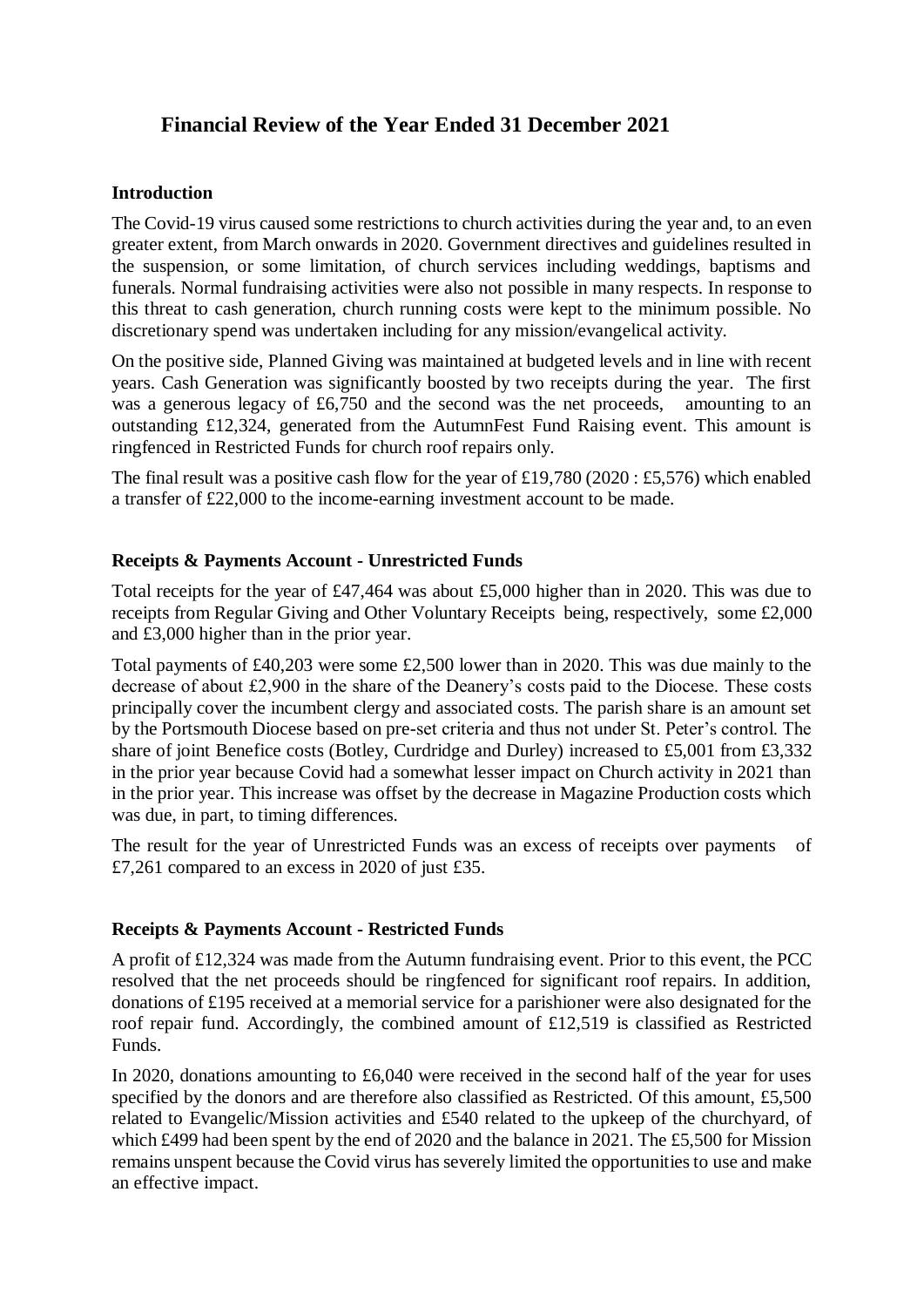#### **Assets**

The bank balance at year end was £9,196 compared to £11,416 in 2020.

The mid-market value of the Investments at 31 December 2021 was £81,328 compared to £51,274 at the end of 2020. This increase results from the further investment of £22,000, as noted above, together with a growth in investment value of some £8,000. In accordance with PCC policy, these investments are managed by the CBF Church of England Investment Fund and the COIF Charities Investment Fund.

Total Restricted Funds of £18,019 are held in the Investment Account which is readily accessible without penalty.

#### **Reserves policy**

It is PCC policy to maintain a balance of Unrestricted Reserves of cash and investments to cover a minimum of six months forecasted church running costs and a reasonable provision for unexpected repair and maintenance costs to include replacement capital items.

**Approved by the PCC on 26th January 2022 and signed on its behalf by:**

**Rev'd Gregg Mensingh (PCC Chairman) David Timmins (PCC Treasurer)**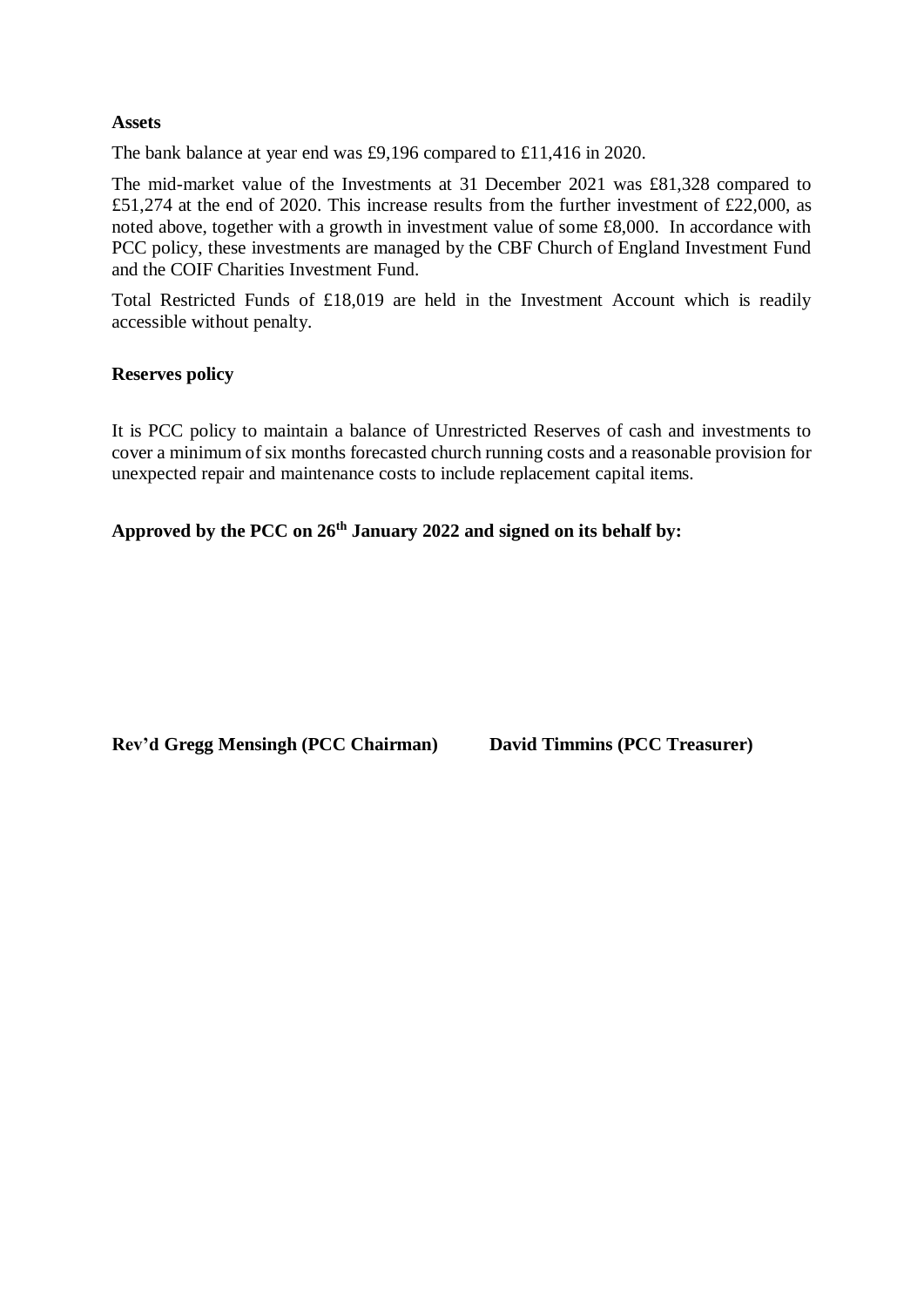#### **St. Peter's Church, Curdridge Financial Statements for the Year ended 31 December 2021**

#### **Unrestricted Fund - Receipts & Payments Account**

|                                                                                    | <b>Notes</b>   |        | 2021           |           | 2020         |
|------------------------------------------------------------------------------------|----------------|--------|----------------|-----------|--------------|
|                                                                                    |                | £      | £              | £         | £            |
| <b>Receipts</b>                                                                    |                |        |                |           |              |
| <b>Voluntary Receipts</b>                                                          |                |        |                |           |              |
| <b>Regular Giving</b>                                                              |                |        |                |           |              |
| <b>Planned Giving</b>                                                              |                | 17.343 |                | 17,094    |              |
| Collections and Other Giving                                                       |                | 1,345  |                | 706       |              |
| Gift Aid (Income Tax) Recovered                                                    | $\mathbf{1}$   | 5,253  | 23,941         | 4,150     | 21,950       |
| <b>Other Voluntary Receipts</b>                                                    |                |        |                |           |              |
| Donations                                                                          |                | 1,170  |                | 4,595     |              |
| Legacy                                                                             |                | 6,750  |                | $7,920 -$ | 4,595        |
| Receipts from Activities for Generating Funds                                      |                |        |                |           |              |
| Parish Magazine - sales and donations                                              |                | 2,823  |                | 2,719     |              |
| Parish Magazine - advertisements                                                   |                | 8,165  |                | 8,920     |              |
| <b>Fund Raising</b>                                                                |                | 290    | 11,278         | 250       | 11,889       |
| <b>Receipts from Church Activities</b>                                             |                |        |                |           |              |
| Fees from weddings, baptisms & funerals                                            |                |        | 2,290          |           | 1,895        |
| <b>Receipts from Investments</b><br>CBF and COIF Investment Fund dividends         |                |        | 1,635          |           |              |
| Receipts from Curdridge Parish Council                                             |                |        |                |           | 1,457        |
| Magazine production cost contribution                                              |                |        | 400            |           | 400          |
| <b>Other Receipts</b>                                                              |                |        |                |           |              |
| Other income                                                                       |                |        |                |           | 130          |
|                                                                                    |                |        |                |           |              |
| <b>Total Receipts</b>                                                              |                |        | 47,464         |           | 42,316       |
| <b>Payments</b>                                                                    |                |        |                |           |              |
| <b>Church Activities</b>                                                           |                |        |                |           |              |
| Donations made                                                                     | $\overline{2}$ |        | 762            |           | 759          |
| Diocesan Parish Share (Quota) and Deanery Synod levy                               |                |        | 21,648         |           | 24,585       |
| Church running expenses                                                            |                |        | 4,085          |           | 4,201        |
| Upkeep of churchyard                                                               |                |        | 1,292<br>5,001 |           | 222<br>3,332 |
| Clergy expenses including share of joint Benefice Costs<br>Cost of church services |                |        |                |           |              |
| Magazine production expenses                                                       |                |        | 7,415          |           | 9,088        |
| Fund raising expenses                                                              |                |        |                |           | 94           |
| Mission expenses                                                                   |                |        |                |           |              |
|                                                                                    |                |        |                |           |              |
| <b>Total Payments</b>                                                              |                |        | 40,203         |           | 42,281       |
| <b>Excess Receipts over payments</b>                                               |                |        | 7,261          |           | 35           |
|                                                                                    |                |        |                |           |              |

#### **Restricted Fund - Receipts & Payments Account**

|                                      | <b>Notes</b> | 2021<br>£ | 2020<br>£ |
|--------------------------------------|--------------|-----------|-----------|
| <b>Receipts</b>                      | 3            |           |           |
| <b>Fund Raising</b>                  |              | 15,858    |           |
| Donations                            |              | 195       | 6,040     |
| <b>Total Receipts</b>                |              | 16,053    | 6,040     |
| <b>Payments</b>                      | 3            |           |           |
| <b>Fund Raising</b>                  |              | 3,534     |           |
| Upkeep of churchyard                 |              |           | 499       |
| <b>Total Payments</b>                |              | 3,534     | 499       |
| <b>Excess Receipts over Payments</b> |              | 12,519    | 5,541     |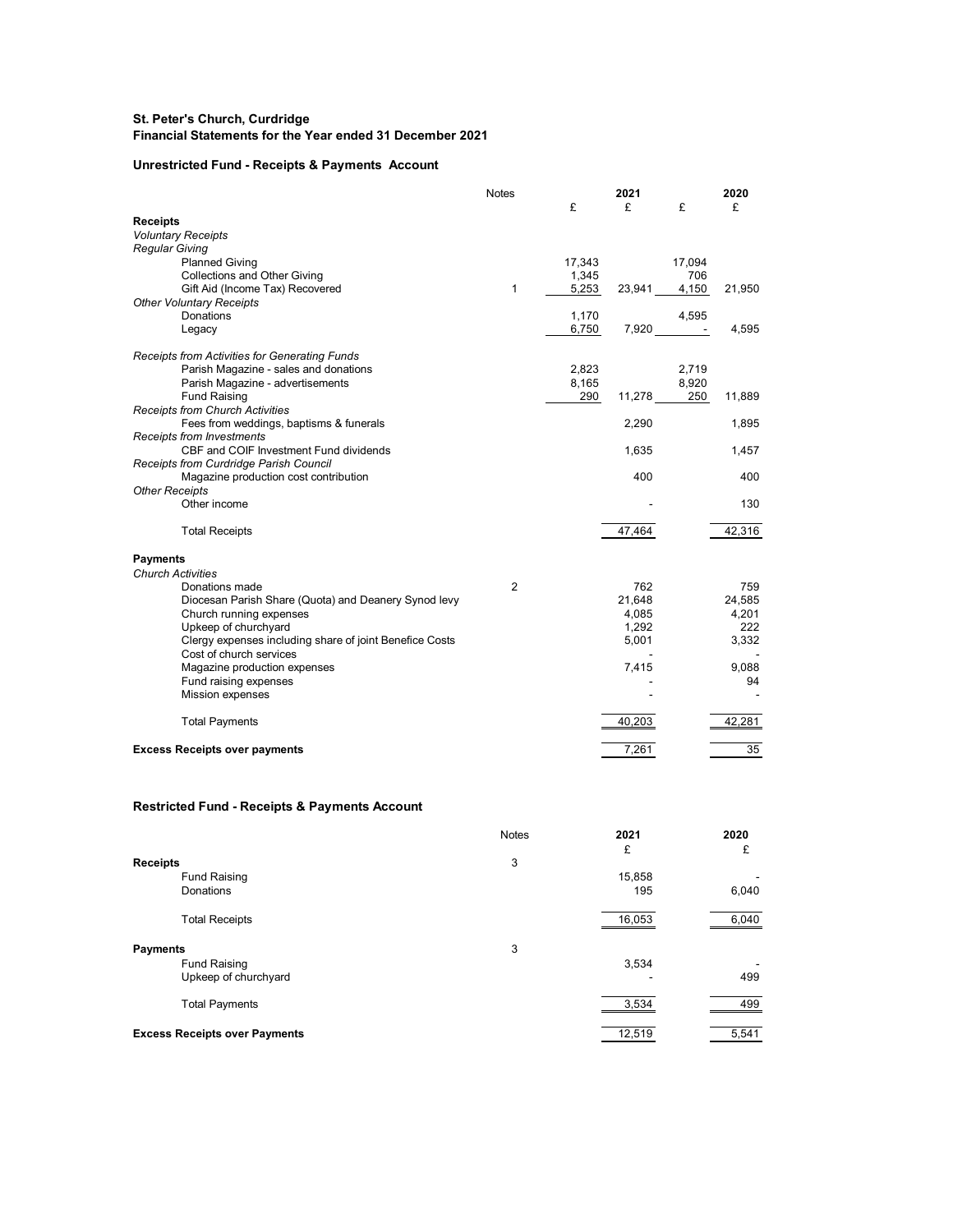|                                     | 2021<br>£ | 2020   |
|-------------------------------------|-----------|--------|
| Bank balance at 1 January           | 11.416    | 5.840  |
| Total Excess Receipts over payments | 19.780    | 5.576  |
| Transferred to Investments          | $-22.000$ | $\sim$ |
| <b>Bank balance at 31 December</b>  | 9.196     | 11.416 |

#### **Statement of Assets and Liabilities at 31 December**

|                          |                                                                                                           | <b>Notes</b> | 2021<br>£                  | 2020<br>£                  |
|--------------------------|-----------------------------------------------------------------------------------------------------------|--------------|----------------------------|----------------------------|
| Cash Funds               |                                                                                                           |              |                            |                            |
| Cash                     | <b>Bank Current Account</b><br>Cash and Bank Funds at 31 December                                         |              | 9,196<br>9,196             | 11,415<br>11,415           |
|                          | Other Monetary Assets & Liabilities                                                                       |              |                            |                            |
| Assets                   | Gift Aid - tax reclaimable<br>Accrued income on investments                                               |              | 915<br>196<br>1,111        | 1,568<br>121<br>1,689      |
| Liabilities              | Magazine advertising received in advance<br>Unpresented cheques                                           |              | 4,990<br>4,990             | 5,255<br>249<br>5,504      |
| <b>Investment Assets</b> | 1,548.59 Income units COIF Charities Investment Fund<br>2,112.84 Income shares CBF C of E Investment Fund | 4            | 31,849<br>49,479<br>81,328 | 27,892<br>23,382<br>51,274 |

#### **Notes to Financial Statements**

1. Gift Aid connected to Planned Giving via the Parish Giving Scheme is received from the Government in the same month as the actual giving. For other eligible giving and donations, Gift Aid was reclaimed for the period 1 June 2020 to 31 December 2020 and for the period 1 January 2021 to 30 September 2021.

 The amount of Gift Aid reclaimable at year end of £915 relates to the three months period ended 31 December 2021 and Gift Aid through GASDS for the 21 months period ended 31 December 2021.

2. Donations totalling £762 were made during the year to the charities Save the Children, Wessex Cancer, Friends Without Borders (Portsmouth based charity for refugees) and the Royal British Legion. In 2020, donations totalling £759 were made to the same charities .

3. A profit of £12,324 was made from the AutmnFest fundraising event. The PCC resolved that these funds should be ringfenced for roof repairs. Donations of £195 received at a memorial service were also designated for the roof repair fund. Both of these receipts are therefore accounted for as Restricted Funds. In the prior year, donations of £6,040 were received for specific uses and are therefore classified as Restricted Funds. Of this amount £5,500 was specifically designated for Evangelical and Mission purposes and £540 for Churchyard enhancement and maintenance which has now been spent. The former remains entirely unspent. Total Restricted Funds at 31 December amounted to £18,019 (2020 : £5,541).

4. The Investments are shown at their mid market value as at 31 December for each year and are available on demand without penalty. Of the Investments, £63,309 is unrestricted as to use.

5. The insurance value of the buildings and contents amounts to £8,870,000.

6. The only payments made to PCC members were for reimbursement of receipted expenses incurred on behalf of the church.